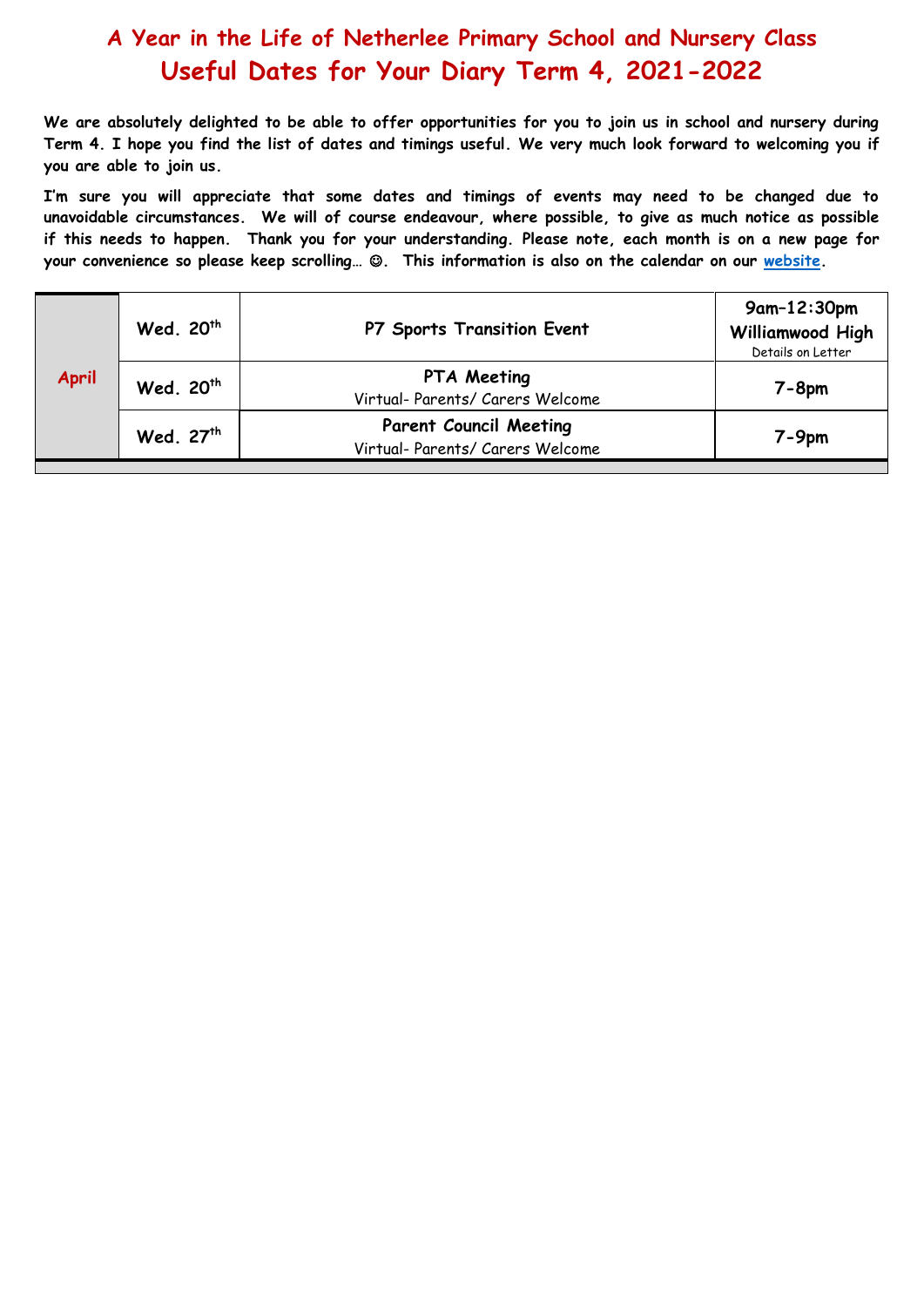| May | Mon. 2nd                                          | Holiday                                                                                          | $\odot$                                                                                                                                                       |
|-----|---------------------------------------------------|--------------------------------------------------------------------------------------------------|---------------------------------------------------------------------------------------------------------------------------------------------------------------|
|     | Thur. 5 <sup>th</sup>                             | In-Service Day                                                                                   |                                                                                                                                                               |
|     |                                                   | No School/ Nursery For Children                                                                  |                                                                                                                                                               |
|     | <b>Week Beginning</b><br>Mon. 9th                 | Nursery Parents Stay and Play Sessions                                                           | Sign-Up Sheets will be<br>available in nursery<br>buildings during this week<br>and parents/carers can<br>choose dates and times to<br>suit.                  |
|     | Mon. 9th                                          | P1 Open Classrooms Afternoon<br>Parents/ Carers Welcome                                          | $2.30 - 3pm$<br>Please gather in P1<br>playground at P1 Door. We<br>kindly request only one<br>parent/carer per child<br>attends this time.                   |
|     | Wed. 11 <sup>th</sup>                             | <b>PTA Meeting</b><br>Virtual- Parents/ Carers Welcome                                           | $7 - 8$ pm                                                                                                                                                    |
|     | Fri. 13 <sup>th</sup>                             | Nursery Reports Sent Home<br>For Children Starting School in August @                            |                                                                                                                                                               |
|     | Mon. 16 <sup>th</sup> -<br>20 <sub>th</sub>       | P7 Pupils' Residential Trip                                                                      | All Week Long! ©                                                                                                                                              |
|     | Mon. 16 <sup>th</sup> -<br>Thur. 19 <sup>th</sup> | Nursery Parent/ Carer Meetings<br>For Children Starting School In August @                       | $3.30 - 6pm$<br>Sign-Up Sheets will be<br>available in nursery<br>buildings during this week<br>and parents/carers can<br>choose dates and times to<br>suit.  |
|     | Wed. 18 <sup>th</sup>                             | P3 Parents/ Carers Open Classrooms<br><b>Expressive Arts Showcase</b><br>Parents/ Carers Welcome | 9.30-10.00am<br>Please gather at the P3<br>Door. We kindly request<br>only one parent/carer per<br>child attends this time.                                   |
|     | Fri. 20 <sup>th</sup>                             | School Progress Reports Sent Home                                                                |                                                                                                                                                               |
|     | Mon. 23rd -<br>Thur. 26 <sup>th</sup>             | <b>Nursery Parent Meetings</b><br>For Children Starting School In August @                       | $3.30 - 6$ pm<br>Sign-Up Sheets will be<br>available in nursery<br>buildings during this week<br>and parents/carers can<br>choose dates and times to<br>suit. |
|     | Mon. 23rd                                         | School Parent/ Teacher Video Meetings                                                            | $4 - 7pm$<br>Details to Follow                                                                                                                                |
|     | Wed. 25th                                         | School Parent/ Teacher Video Meetings                                                            | $4 - 7$ pm<br>Details to Follow                                                                                                                               |
|     | Thur. 26 <sup>th</sup>                            | Homework Stops For The Session                                                                   |                                                                                                                                                               |
|     | Thur. 26 <sup>th</sup>                            | Nursery Special Books Sent Home                                                                  |                                                                                                                                                               |
|     | Fri. 27th                                         | Holiday                                                                                          | $\odot$                                                                                                                                                       |
|     | Mon. 30 <sup>th</sup>                             | P7 School Show $\odot$<br>Parents/ Carers Welcome                                                | $1:45 - 3pm$<br>$6:30 - 7:45$ pm<br>Details to Follow                                                                                                         |
|     | Tue $31$ <sup>st</sup>                            | P6 John Muir Celebration<br>Parents/ Carers Welcome                                              | 9.30-10:00am<br>(P6a & P6b)<br>$2:00 - 2:30$ pm<br>(P6c/P6d)<br>Details to Follow                                                                             |